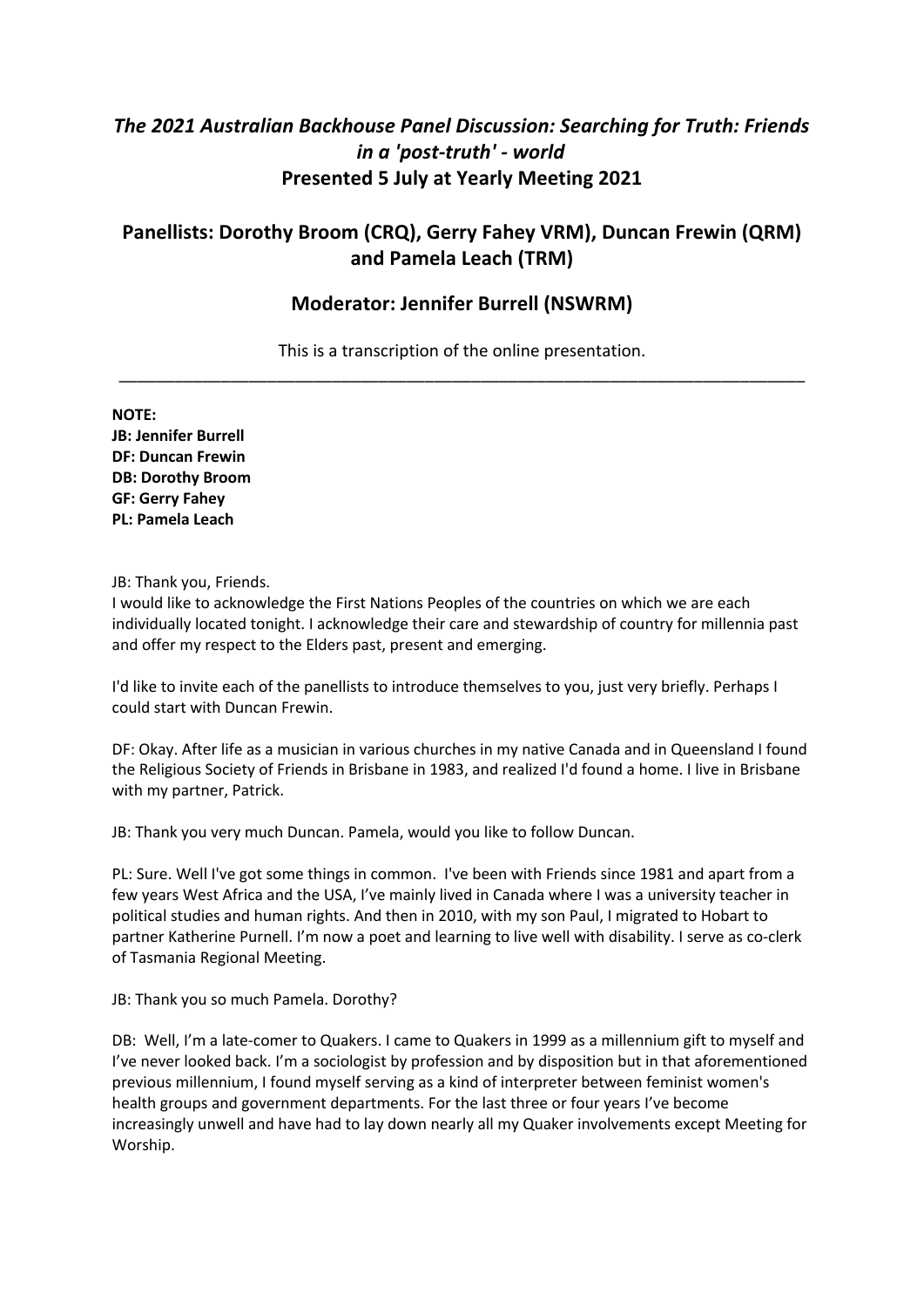JB: And finally, Gerry, would you like to introduce yourself?

GF: Yes, jumping through. So, I was born in England and came to Australia very young so this is my experience of country and land. I'm born a Catholic, raised a Catholic, very devout and then no religion for quite a while. Then about 30 years ago I found cosmology, Brian Swimme, Thomas Berry and Quakers all in the one bundle. So, I've what I see is that I'm living in an earth spirituality in a very grounded holding community and that's important to me. In my 30 years with Quakers, I've mostly been in small meetings, sometimes down to two or three people, but also very involved in regional meeting in spurts, and sometimes in Yearly Meetings. Most of my work has been as a librarian with dips into teaching and community. I'm a parent, a grandparent, a partner to Susan Nelson in a wonderfully blended family which I celebrate. I live on Dja Dja Wurung land. And for me what's important is on the north of a divide which means that the water that runs from our land runs up the compass being into the Murray Darling basin and takes a long way to make its way to the coast. And for me what's important in acknowledging my Elders which some of which my feet are now resting on in my room, is the rocks, the grounding, the mosses and the lichens and the fungi of the land that I live on. And these are my Elders and I draw on them for my grounding.

#### JB: Thank you Gerry.

JB: And finally, myself, Jennifer Burrell, will be taking the role of moderator tonight. There's so much commonality amongst panel members and also so much diversity. Like others, I came to this country from elsewhere. In my case, it was when I was just finishing high school and after a number of years of seeking, I found The Religious Society of Friends in the mid-80s. It's still the only church I know that welcomes free thinkers. So, maybe that gives you a brief, brief taste of who the panel are and what will be the turn to the topics tonight.

I want to thank you all for coming and we should start. But I just wanted to be clear about the format because this is not your standard Backhouse Lecture. I'll be asking the panellists for their reflections on various topics. They have had the topics ahead of time. They've had the opportunity to reflect deeply on them for a couple of months now and I hope very much, that we will all find their reflections inspiring.

We did talk about: *should we also ask the panellists to respond to questions from you the audience?* I understand there's quite a large number of Friends here tonight. We thought it might be just a little bit too tricky on Zoom for this first experimental Backhouse panel, but maybe in the future, who knows? I do want to just mention there is a Backhouse Lecture feedback session tomorrow at four o'clock Australian Eastern standard time and the timetable has the link, of course.

I invite you to attend that and give us all your feedback on this experiment, so, who knows maybe we will do it again. We'll finish up tonight at about 8.25pm (somewhere around there), with a brief closing silence.

So, our first question. I'd really like to ask Duncan to lead off. The topic for this overall thing is searching for truth, you know, Friends in a post-truth world. And that post-truth world was very much a phrase of the Donald Trump era. What does truth mean to you as a Quaker and in what ways are you searching for it.

DF: Yes, in a post-truth world we've been confronted with different ideas of what truth means, and I think there's two meanings that I and probably most Quakers would agree on, is what I've called facticity. Is it actual fact? And that usually refers to things in the past or in the present. Is it happening or is it not happening? Did happen or did it not happen? But I think the truth we're really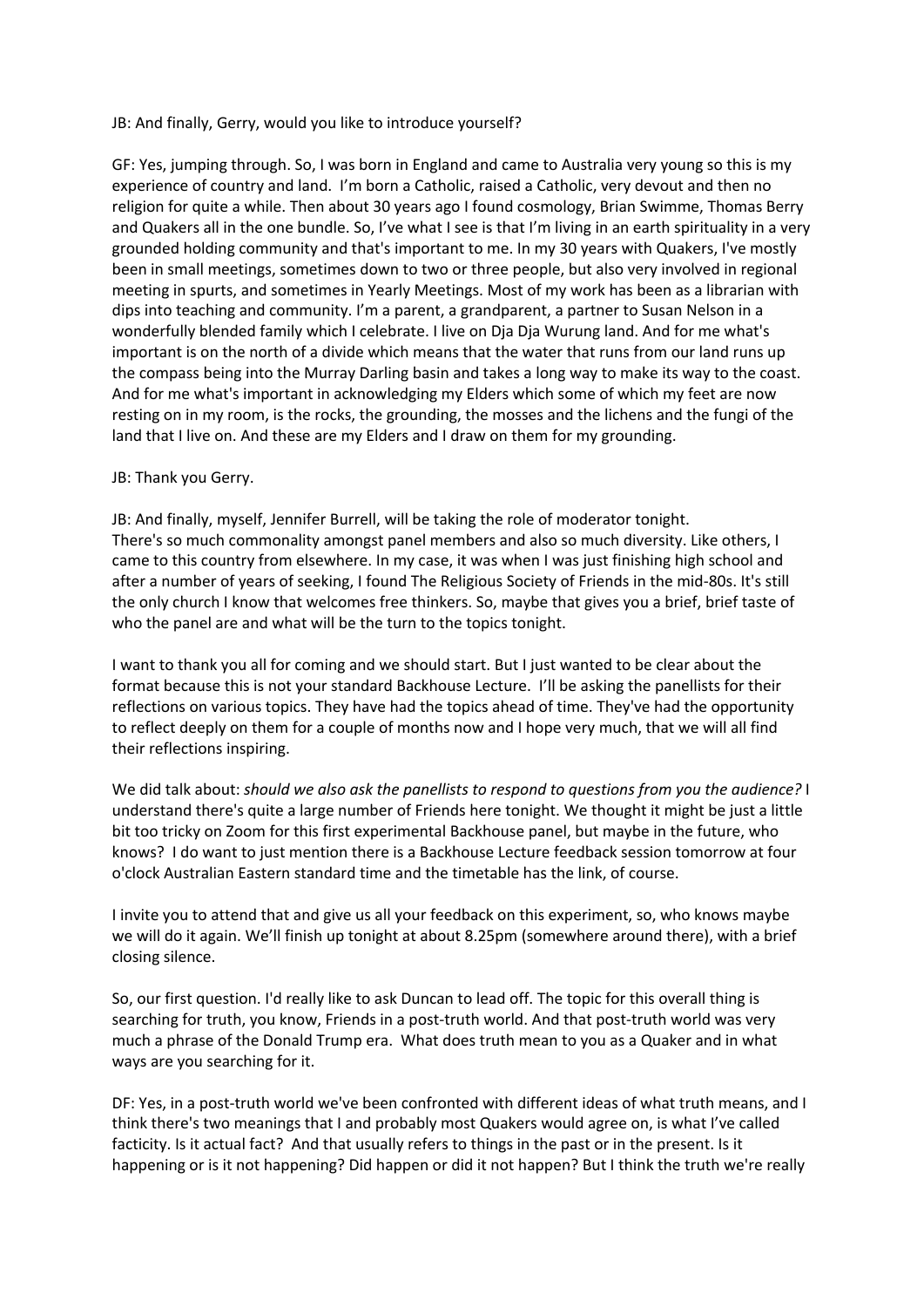concerned about here is a different sort of truth which we can only answer in the future, I think, in the way we plan how we're going to live. What comes to me is the saying in the Gospel of John, "I am the way the truth and the life", and the truth there is not about facticity it's really about the way, the path we choose in our life. And to me the truth is more about how we how we see our lives, how we live our life and probably its closest to the idea of integrity. And yes, being honest with ourselves. That's probably enough from me.

JB: Would someone else like to comment on that link between truth and integrity or perhaps something else that Duncan touched on? Dorothy, do you have an idea perhaps?

DB: Yes, I really appreciated Duncan starting by making a distinction between truth and facts.

When this topic was brought to us, I was reminded to go back and actually find the quote that I recalled generally from Niels Bohr, the Nobel Prize winner for quantum physics. Bohr says: *The opposite of a fact is a falsehood, the opposite of one profound truth may well be another profound truth.* And it seems to me, well I hope, that we're not in a post-truth era, we're in a post-fact era.

JB: Pamela, how does that fit in with your concept of continuous revelation? Does truth have any resonance for you within that frame?

PL: It certainly does. I think that truth has been a little bit captured by the marketplace and my response to that is to look behind the facade and the thin veneer, and understand what's going on behind. I certainly concur with what the other Friends have said. Ongoing revelation is absolutely central to who we are as Friends in my view. I think that in saying that, there is that of God in each person, we're also saying I can experience that of God in you, Jennifer and you, Duncan. And I can't experience that unless revelation is still happening and it continues to happen, and that I can trust it can happen in the future. And that informs my engagement with our environment--our environmental crisis. It engages my relationship with all the people who shape my life now and who will shape my life, and who will teach me the truths that I'm really thirsty for.

#### JB: Would you describe this as an ongoing search?

PL: It is both. I think we are both finders and seekers, and I feel we need to be both. If we never find, we probably cannot relate to the witness of Friends over many centuries now. Because that is a witness of finding but it's also the search, because the journey is the destination in a way. I think that for me, each new day, each new hour really brings new learning... a new insight...so I can't separate one from the other.

JB: And Gerry, would you feel that you would agree that this is a continuous finding and a continuous search, and how would you comment on the role or the phrase co-creation in all of this?

#### GF: Co-creation? Hmmm..

JB: Skip that one if it doesn't appeal...

GF: The truth is that when I started reflecting, I feel that what Duncan said is really important, in there are these very different definitions, and it struck me that in exploring it and what it meant for me, I was struggling with that. And then coming back and remembering, ahh. When I went back and started looking for Friends' truth--(which) as you know, truth has a very particular meaning, particularly in early Friends, I was clear that I wasn't necessarily aware of that meaning and had to look at how that translated in my life. And so, for me, when I came to it, it was authenticity.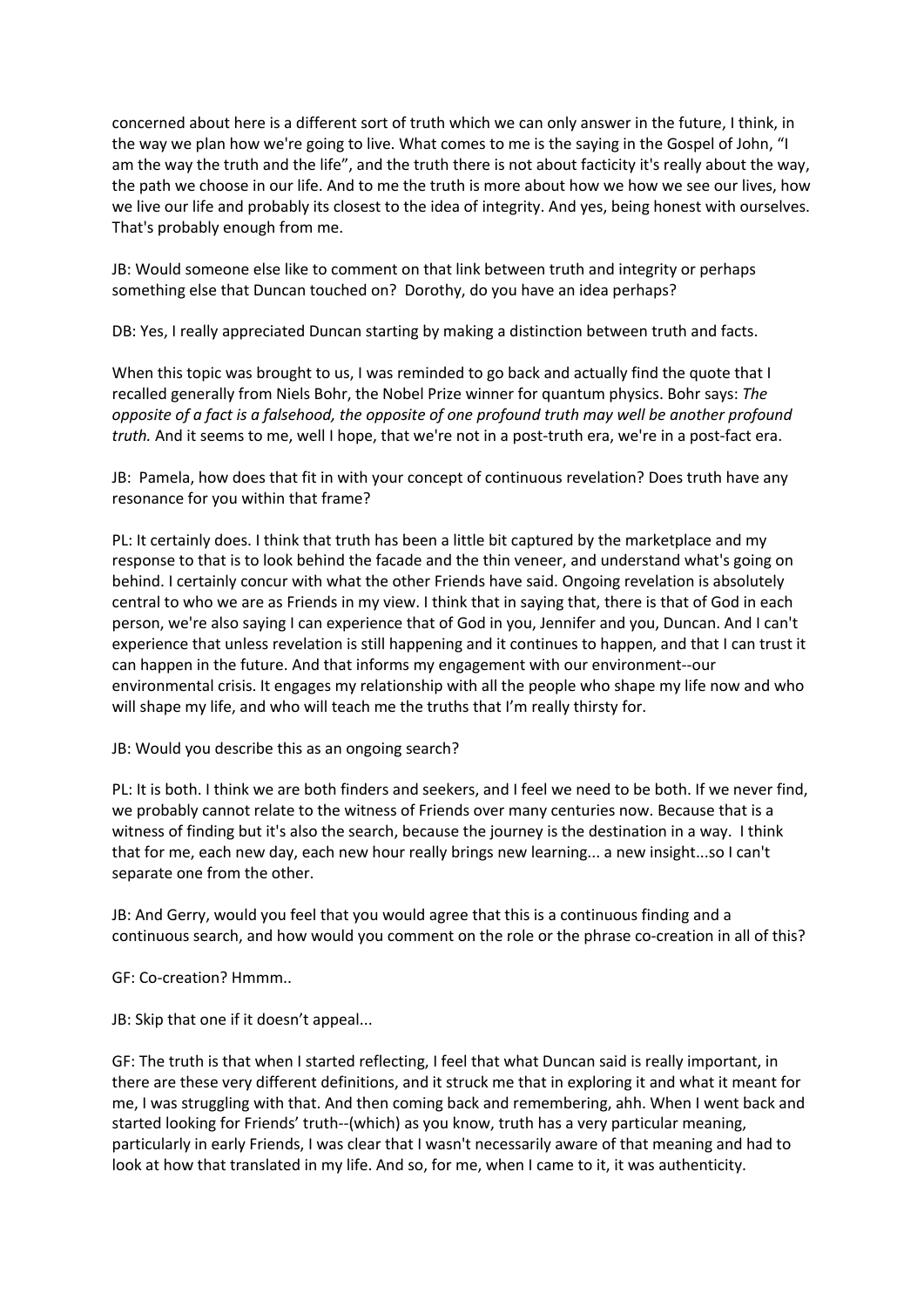So, for me, if I ask how truth is in my life, it's for me asking how authentic am I in myself-- in my being-- and then in my community-- and then in the earth-- and moving forward? In that, for me, this is perhaps a little difference—and I'm curious about this. So, for me fact and truth in fact are entwined. Because it's in a growing understanding of who we are that you know we. When early Friends were around, there was no sense of evolution, there was no sense of an expanse. When Niels Bohr said what he said, we thought there was only one galaxy in the universe. You know, things have exploded in so many ways, and in our understanding even of other beings and other intelligences on the earth you. If any of us have seen something like my "Octopus teacher", or read about the intelligence that is within mycelia fungi in the ground, these are alien and yet they're present and they're our kin.

So, for me, we come to those things through facts, through this really little nitty-gritty picking at facts, pulling them apart, being able to extend and look further. And those very facts are what for me, open me into this deep mystery of being, this deep place of challenging me to be authentic and present in myself.

So, for me, they're just entwined in that way. So that ongoing revelation for me is in those small things. And returning again and again to the little things we know, it means letting go of some of the things that we have had, that have helped shape our story so far, and then looking at how we can replace and change that.

I'm not sure that we're in co-creation. I kind of struggle with words that imply humans are at the centre (and I have to flag that right now). But we are in creation and creation is ongoing and I think that is a really important thing. That it didn't happen 'back then'; it is continual, it is present. We are part of and immersed deeply and embedded in a process of creation. So, in that, I can fit co-creation into that, in an acknowledgement of that.

JB: You've referred a few times to, your understanding or our modern understanding of truth being different from the early Quakers, what are some of the differences that you would see?

GF: Well I have to say that I've been trying to dig out as much as I can about the early meaning of truth amongst Quakers, but I just know in the 'red book' it speaks at the section "the testimony to truth", it says and in a way I think it reflects what Duncan said about coming from the gospel, it just says there that truth is a complex concept. Sometimes the word is used for God, sometimes for the conviction that arises from worship, and sometimes for the way of life. And I actually really like that because, for me, I can sit very clearly with the way of life and conviction. And for me God is mystery and that sense of that but it is different. But I suppose it's good to have Trump and the modern throwing around of truth and what's fact and what fiction and what story we can tell and how well we can tell it and convince other people that it's our story. But if I take out truth and put in searching for authenticity, then we're not in a post-authentic world, we're in a very authentic, real world. And it's how we perhaps acknowledge that, speak to that and, dare I say, proclaim that.

JB: I'm really interested in how you say proclaim that. I wonder if Duncan, you would comment on whether whatever message we proclaim today is the same as early Quakers proclaimed in their generation?

DF: Yes, I think it actually is, but the language we use is so different and the topics we use it with have changed over time. Maybe I can explain a little bit there. I think early Quakers spoke often of 'being broken' or 'being humbled', 'being opened', and they're not words that we use when we're talking about our spiritual life. I mean some people do, but I think it's more often that we would say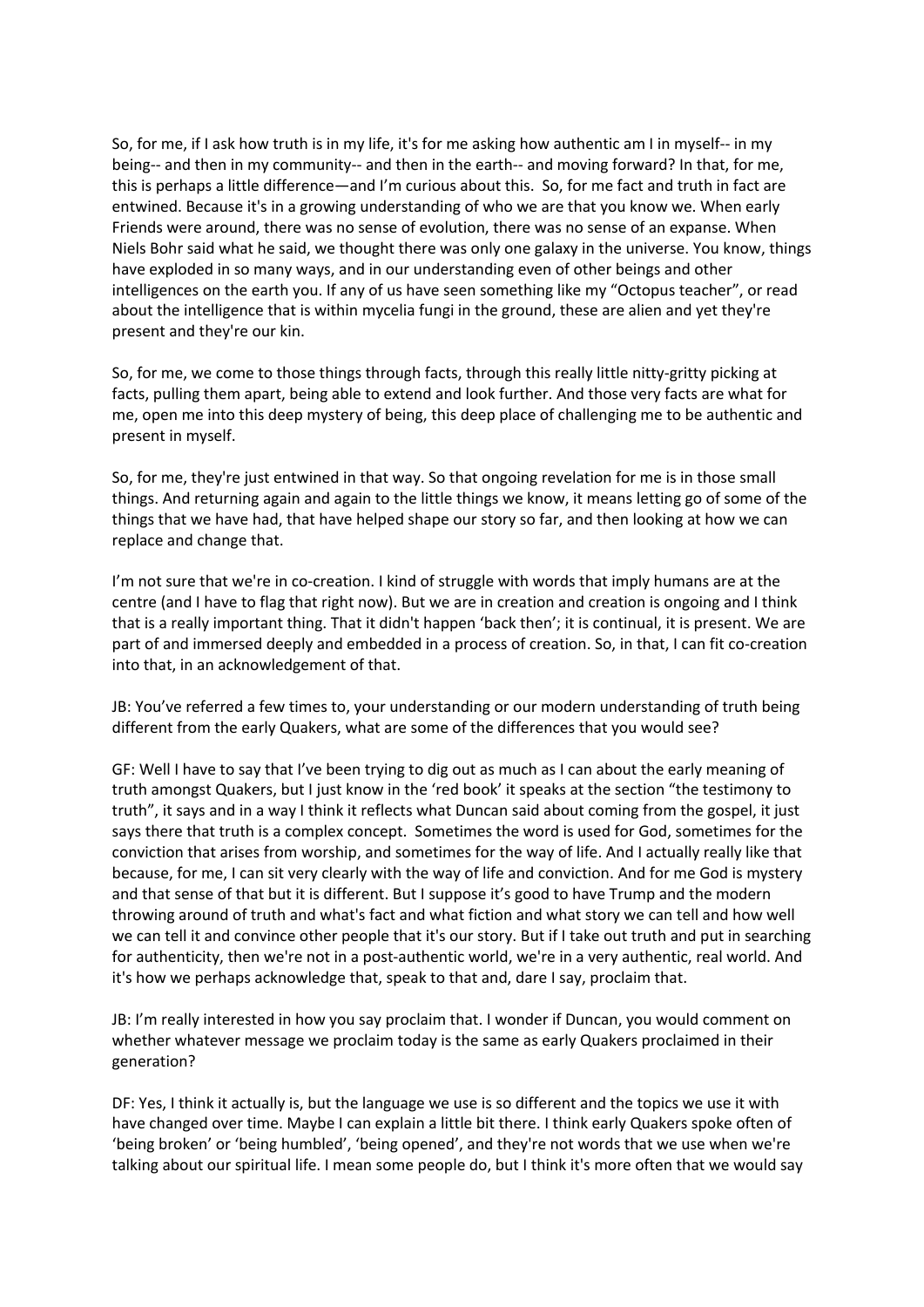something like 'finding my path' or 'following the light'. So, it looks when you first read the old Friends, as if they're having a different experience from what we're having. But in fact, I think it is the same experience and it has the same effect on their life. There's a sense that it feels like a new life because you see things more clearly, your priorities are ordered differently, and you feel you stepped through the looking glass almost into something different. But what they're dealing with in this new world, is the same sorts of human problems that we have now: how to live with authenticity or integrity---I like the word authenticity-- and how to deal with the things that come up in the society around us that demand that we make choices. So, I think that the concept of truth has not changed and even the way we live it has not changed or at least the way that we're called to live it has not changed.

JB: Would you agree with that, Dorothy, or what would you sort of add to what's been said? Or would you disagree?

DB: I suppose I don't feel confident enough about what early Friends thought and did, to be able to say I'm reassured by what Duncan has said. And I suppose I --well two things---one is that I'm reassured just by the kind of tenor of what has been said in these first few moments, that although we are often using truth as a singular concept, the truth, I confess to getting a little twitchy about that, as if there is one version of the truth and when you get it, you got it. I would be exceptionally uncomfortable about that.

And then in terms of the question about how we see things now and how we do things now compared to what early Friends did, I mean there's just the sort of specificity, well, which early Friends when, but that's kind of tendentious. But I suppose to me, the more important question is, does that matter and if so why and how?

I don't know-- I'm truly asking those questions of all of us--and what does matter?

JB: And what does matter. Pamela?

PL: I didn't fully hear the question.

JB: Dorothy was talking about "Does it matter if we know or if we knew exactly what early Friends thought, did, experienced"?

PL: Alright. I think it matters because it is important that we know who we are and where we've come from as Friends. It's a complex story and I think that we have fallen down in some ways by not understanding and that manifests itself. Today, although we see ourselves as very inclusive and in some ways uniform, to sort of jump to another concept. But, in fact Friends are pretty good at papering over our differences instead of celebrating them. Friends are pretty good at avoiding conversation about difference and how we nourish difference and how we celebrate difference. And I don't think we get there without a complete, or at least a full comprehension-- a healthy comprehension-- of the diversity within our history. Because our history has gone off in so many different directions and that is because, of course, it's a diaspora. Because it's gone all over the world. Because we all have different historical and cultural influences and that's fantastic. And we've already heard a bit about that, through Yearly Meeting this year and Friends from other places.

I think we too quickly say that we are very similar we are practically uniform when in fact we're not very comfortable about talking about the difference that we have amongst us now. And if we don't get a lot more comfortable about that, I don't think we're going to be able to become a more open and welcoming Society, because we're perhaps --I'm not saying too polite--I think we have to get down to the brass tacks of being able to talk about difficult subjects. It's like talking to your kids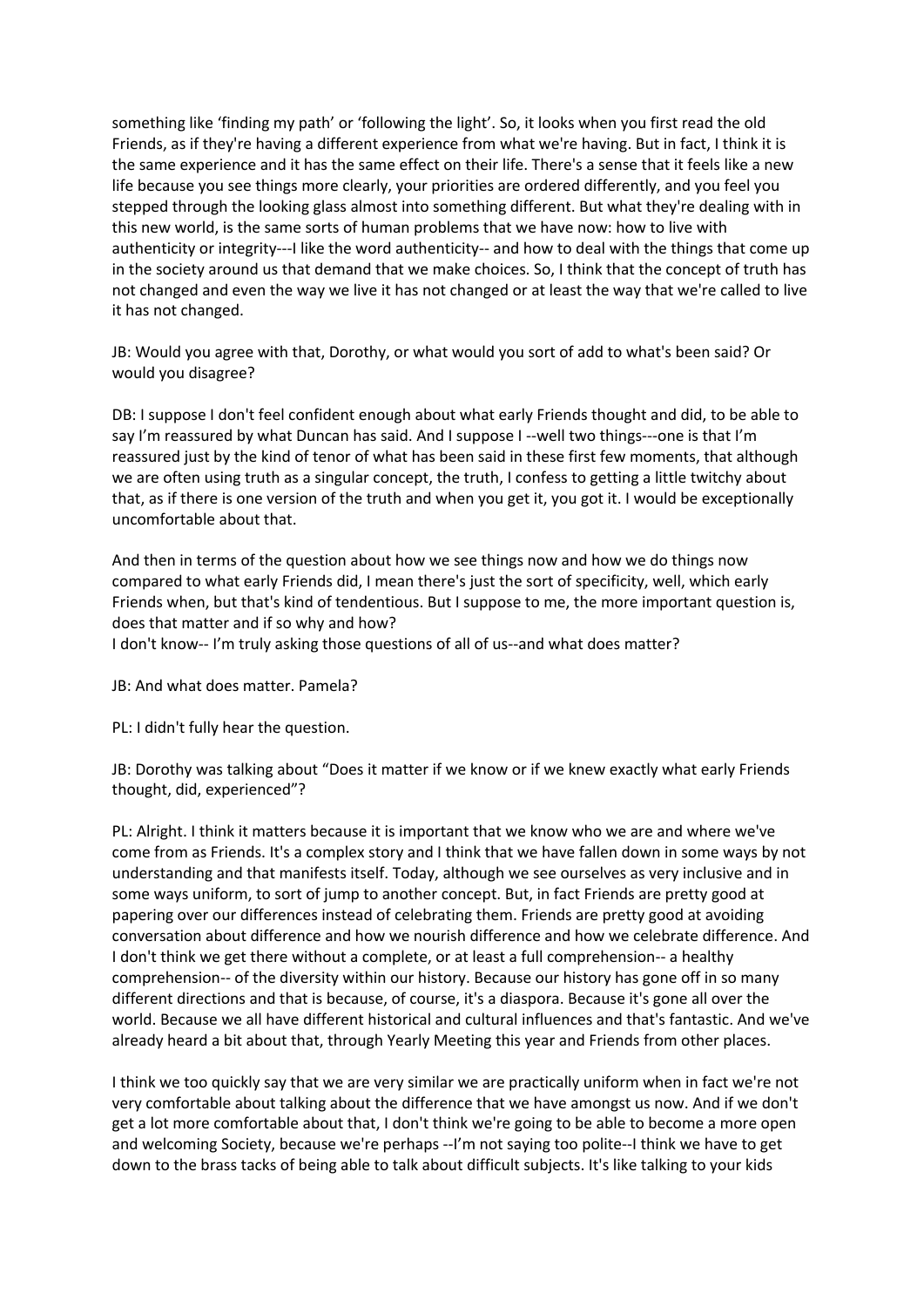about things that are making you squirm. We have to do that. And we have to talk to one another in love, about difference and learn how to celebrate it.

JB: I can see a lot of people nodding when you speak and your words resonate with me, but I'd like some examples of ways in which we're different. A number spring to my mind but what springs to yours, Pamela?

PL: I think that although we in liberal Australian Quakerism are primarily white and we appear middle class, we see that there's been a merging --of everybody kind of appears middle class because we all buy the same brands or the same range of brands of clothes and and we live in houses made of ticky-tacky. I don't think that if we go more fundamentally, there are class differences amongst us. There are differences of ability that are real and profound. I don't find my Meeting very comfortable with talking about 'Well, Pamela's got a complex mental health problem and other disabilities, and is that something we can talk about?' Have we learned about how to engage with that? What happens when you have a clerk with a complex mental illness? You know, that's a question right there.

And I think that we are still learning from the younger generation about gender, the complexities of gender, not just the fluidity of gender but that the whole paradigm of gender is very oppressive for lots of people. How do we get beyond that?

Having the tough conversations about our climate crisis, I don't think we're on the same page and we're very scared of not being on the same page. Instead of saying "Hey, we're peacemakers. If we can't cope with this, who can cope with this? What can we proclaim if we don't understand our capacity to be peacemakers together in a society that is not all that different but not all that same?

JB: Gerry, what are some of the differences that you see, that we paper over instead of celebrating?

GF: Well, I want to talk to that but the other thing--and I was conscious coming into this session tonight when we had our discussion last week ,we talked about it being a facilitated worship sharing and that allowed me space to allow myself to speak because for me I know that I can sit in meeting and be very close and hold silence with people and Friends deeply. As soon as we open our mouths if we leave the meeting and go and open our mouths to speak what we feel what we believe we're gone and I think that that's a gift of meeting.

But you're right, that we also we don't acknowledge differences. The stuff of mental health is really important and I know in our small meeting at times there have been real issues for one of our Friends who had serious mental health issues, not being able to speak (of) those because others in the meeting saying 'No, no, no, we can't do this. We can't do this". And that's really hard. It pushed that person. You know, it's hard to hold that person in the meeting. I think that was a real issue for me.

I have to say the stuff of climate --you know what's happening in terms of climate issues and species extinction is, particularly the climate, in that this is a whole area that has been so politicised and some people say weaponized and throwing people out. I remember standing at Yearly Meeting a few years ago knowing I was standing immediately behind someone who was dead set we weren't doing anything wrong and saying to the Meeting we need to be doing something. And I could see a sea of faces out there because everyone else knew that this person didn't agree and they're all going 'Don't, don't say that, don't. You'll upset them."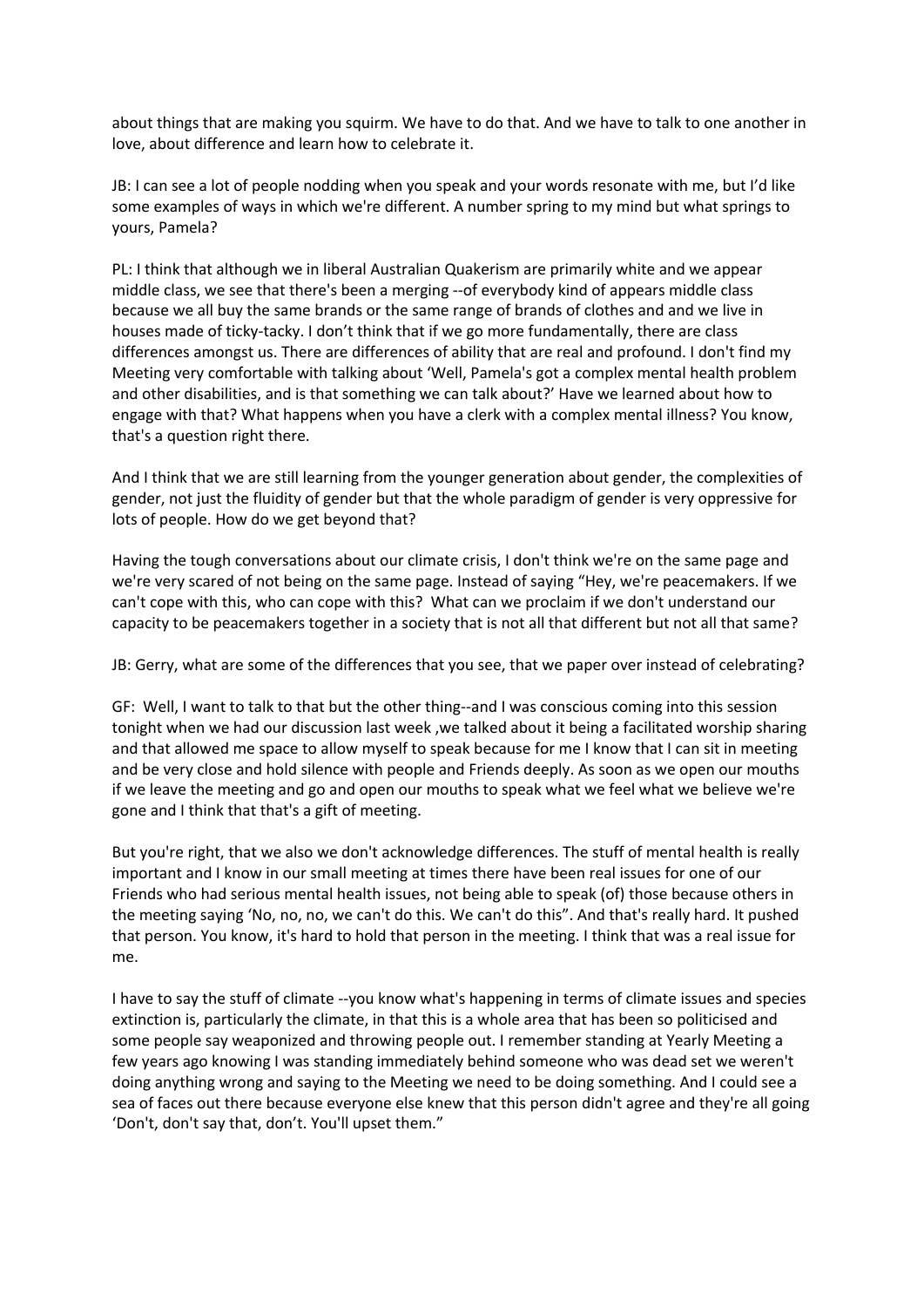And for me, I feel, you know what Pamela said is really important. (That) we actually have to trust and have the courage and it's really hard to do. So, they're the ones that I can see very clearly where there are differences. I think in terms of our beliefs, in some ways, that having a quiet respect and a space for that is important. I'm looking at the one quote-- if I could memorise a quote from Quakers it would be John Woolman --- "There is a principle which is pure placed in the human mind which in different places and aids have different names, that is so powerful". And that challenges us. So, how to hold that and still be able to actually speak and have conversation. And hopefully this kind of space is actually, perhaps this is what we need to consider more of, where we actually do open and we allow for difference and we hold it, and we have all these Friends there holding us and listening and reflecting. So that's really important.

I want to share something that is challenging. My whole time with Quakers as I said has been very much around an earth-centered spirituality, so sometimes I might call myself pagan depending on who I'm talking to or whatever. The first time I ran a summer school I actually invited someone in who was a close associate of Thomas Berry and was going to run a summer school that was very much around the Earth spirits and an Earth way. And I had a very close dear friend who was more Christian than I was, who wrote me a letter and said "Friend, are you willing to pull us apart?" And I've never been able to go back and explore that with them. Perhaps that's something about trying to live a bit more courageously. But for me it was this space of what are we afraid of, if we're authentic in ourselves? If the five of us here are authentic in ourselves and open and listening, then there is nothing to be afraid of. We can speak difference. And if we can trust in that and hold the space, then that's really important. So, yeah, it's a roundabout way.

JB: Duncan, you've spoken a great deal about integrity and authenticity. What would be your comment on the integrity of celebrating difference?

DF: it's been part of my work life for 30 years dealing with groups of people from widely varying cultures and different ideas about language, which is what I was teaching. And to me, it feels it's formed my spiritual life in the way that I can sit with difference fairly easily now because that's what I did every day in my classroom. I can look around and see that the people in my meeting, some have no interest whatsoever in climate change and some are chaining themselves in front of trains to stop the coal. And I think there are places for all of that, and we probably all need to cultivate the skill of holding that, together.

I think one of the big differences that we haven't actually spoken of, is the difference in the wider community of Friends between the very evangelical, traditional Christian view held by the majority of Friends in the world and our minority group which is pretty universalist, (that) has pretty much left the Christian tradition behind. How do we hold that together? I think that's something we're all learning.

When the African Friends from Burundi joined our Meeting, I think we were all aware that these traditions didn't necessarily blend instantly. We were very lucky that Abel Sibonio, who many people here know, had a different take on it, and was able to sit with the differences quite easily. And I think that made it much easier for the rest of us also to sit with the differences. I'm not sure if that answers your question but I think that's what I need to say.

JB: I think that's the point tonight. It doesn't matter whether 'questions ''get 'answered, it's the journey, it's the process, it's the reflection

DB: Yes, I was really hoping that that question about how we sit with the differences is something we could open up a lot more. By repeating the phrase-- at least for me, hearing it said-- I start to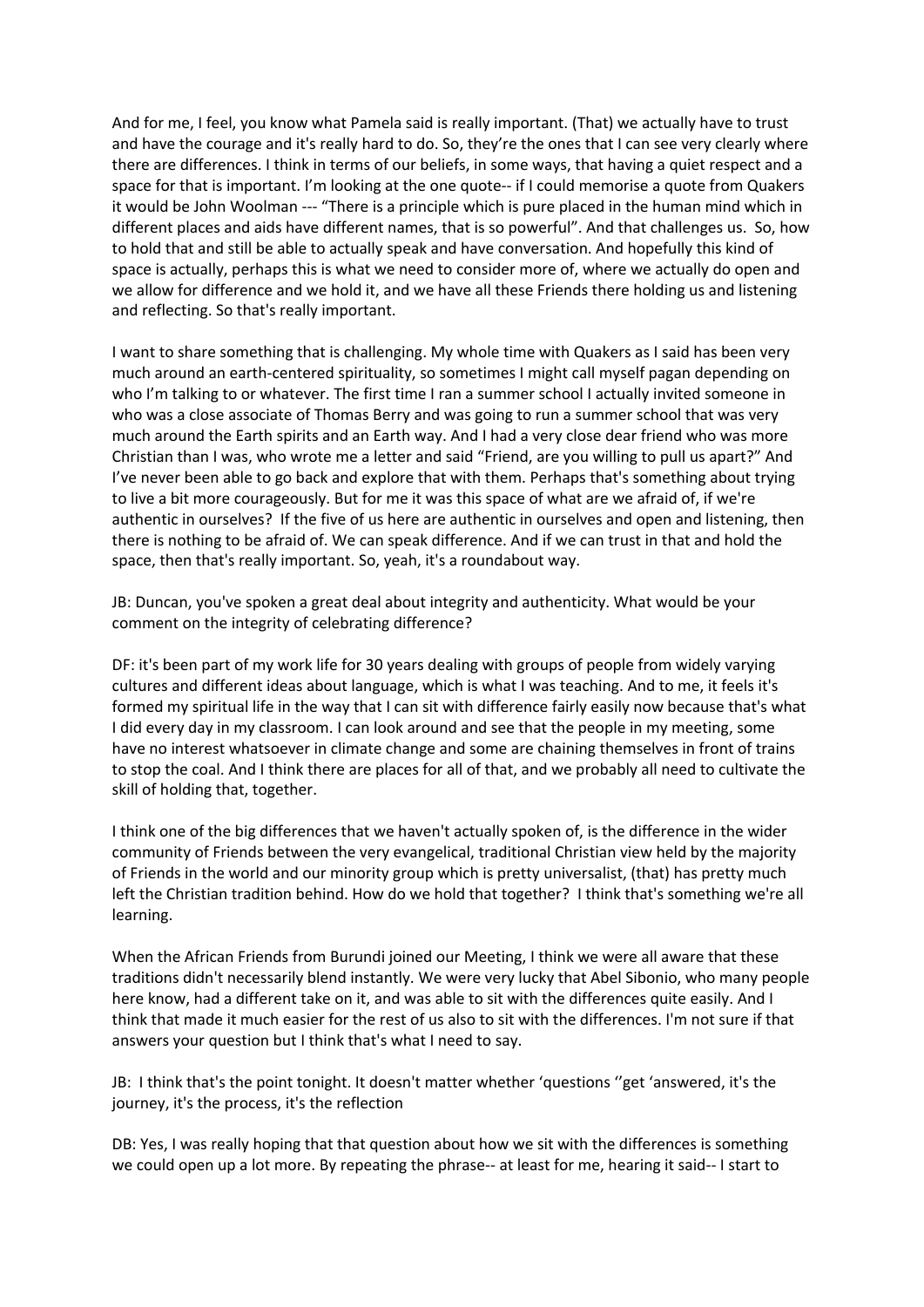wonder, well what does that mean exactly? How do we do that? And I loved that phrase Duncan used: *cultivate the capacity to sit with it.* It seems to me that that is a skill that, as you say, Jennifer, we as people devoted to a testimony of peace and who have some comfort with silence to a greater or lesser extent, might very well be well-placed to really inquire about the 'how' of that, and try to develop a much more conscious approach to cultivating it within ourselves and sharing it with those who are similarly inclined but perhaps not so well equipped.

JB: To me, it's a sadness to think that there are things which individuals are not able to say within their Meeting because they fear either being ostracised or they fear hurting someone else. And this doesn't really sit well with me. I think it's an ongoing tension that we probably all negotiate within our meetings, if not every day, then a great deal of the time because we don't want to hurt other people. It is easier to avoid conflict and we don't always seem to have a process or a forum to develop differing ideas in a way which isn't personal.

I don't know, do we? Is that just my reflection or what do you think Dorothy? Do you think we need a process or something a bit more, or this something that just happens all the time, and I don't have an answer.

DB: I don't know what the process is but it does seem to me that there is a real skill in being able to sit with division and discomfort. The American Quaker Parker Palmer talks about the concept of the tragic gap which is the gap between what we know could be and what we know is, and Parker cautions against lunging either for a kind of baseless optimism on the one hand and a kind of paralysed pessimism on the other. And it's the space between that he refers to as the tragic gap, and it is an intensely uncomfortable place to stay. But I have heard it said that the ability to sit with discomfort is a kind of a superpower, and it's one that we might want to be cultivating, picking up Duncan's word. And to me, I don't feel at all good at it. But sitting in silence with whatever arises within me and being present to it however -- what's that Quaker query about unpalatable truths about yourself-- speaking of truth as we were ---- to sit with that, and not to need to distract mydelf- --*well I'll want to distract myself from it-*-- but not distract myself from it ---and not distract myself from how far that is away from how my authenticity would invite me to move.

JB: Thank you. Duncan, did you want to add something?

DF: Yes. I think something that that I've been aware of in myself is that as I gradually became much more confident in my own belief system--if that's the word-- I became much more comfortable with living with others' different belief systems. I could explore theirs knowing that I stood fairly firmly on my own. There was no threat to finding that somebody's way of looking at the world was completely different from mine. And I think that's something that's been a gift of being with Friends for me, to find that grounding in my own belief--my own truth, I suppose is the word, really.

I think the more we ground ourselves in our own truth, the more able we to deal with other people who have a different truth.

JB: Gerry, I can see you nodding, that resonates with you.

GF: Yeah, both what Dorothy and Duncan have said is really important. The lovely bit of Parker Palmer that I really like is where he speaks about encountering the soul in another or encountering the –in forme me, the inner-- it's like if you're going into the forest and you want to encounter a wild animal you don't barge in, you don't rush in, you don't hack the forest, you go quietly, you sit and you wait. And when the wild creature is ready, and is able and feels the trust, they will present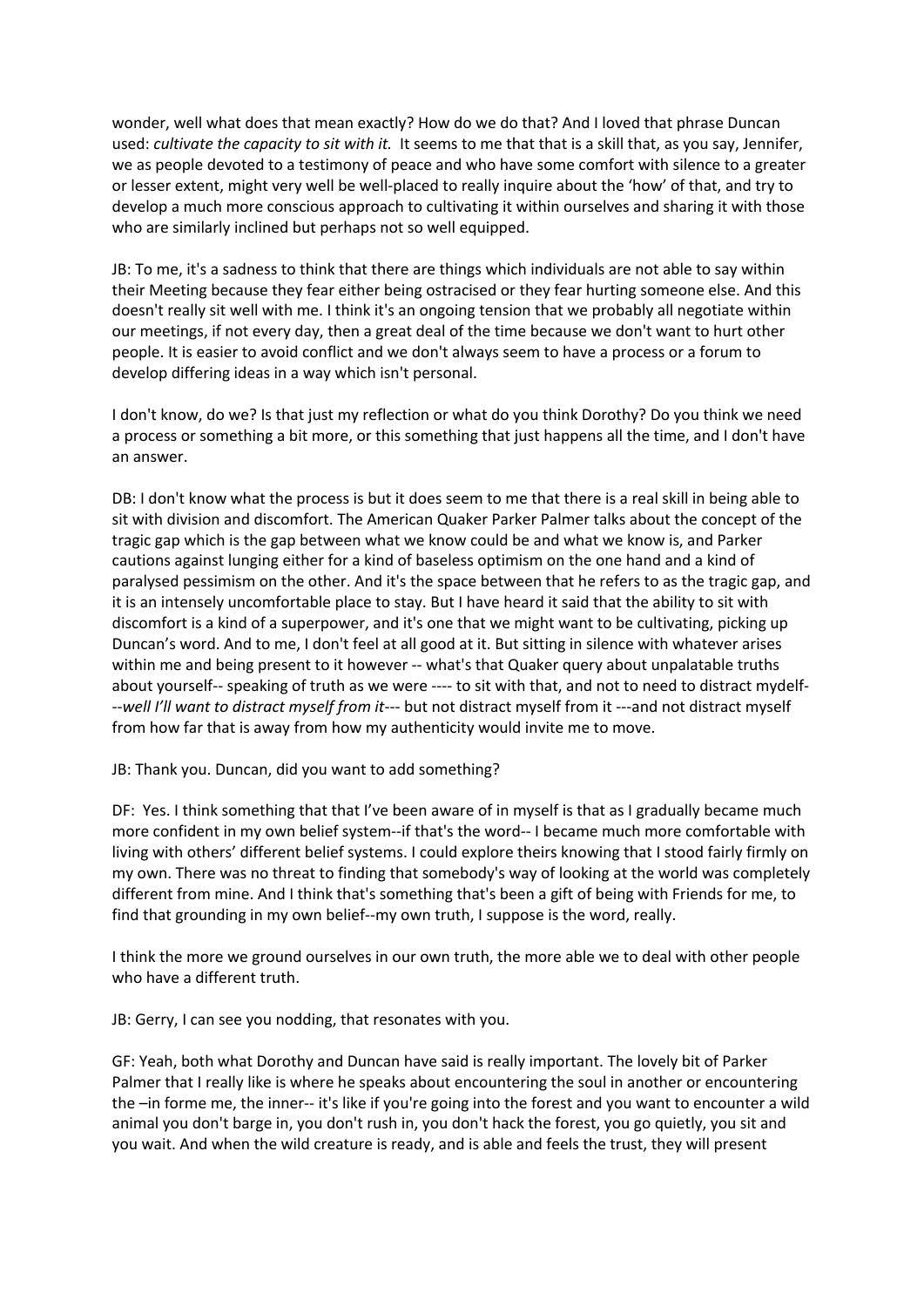themselves to you. And that might take time. I just love that sense of sitting and waiting and listening, which is really important.

And I think Duncan what you said, reminded me-- if I have a mantra, it's the words of Brian Swim when he's asked. "How do we cultivate this sense of being present and sensitivity?", and he says we learn to listen. So that's this lifelong --it's a revelation-- a revelatory journey that we will always be learning to listen. We never get there. And for me, that has very much been about being able to set aside my needs. Sometimes I'm busting to speak what I need to speak. And at that point I'll come up against someone who is at the opposite scale perhaps, and they need to speak. And so, I will sit there and I will hear them and listen. And that for me is the real --it's like that's the goal --that's the - -no I don't want goal, because I don't like finders-seekers-- you know, I haven't found it. But that's the discipline and the learning that I have found amongst Friends, is that there is a space here--if we can get to it-- which is where we actually can ground ourselves and then listen to the other and listen to someone who is in a very different space from us and really listen and be empathic and take them in.

I really love being an Elder. I love the concept of Elders, as those who hold a meeting in the Light. That for me is a really powerful work that we do. I have this vision of Quakers as a broader group, community. For me, it's holding the earth in the Light but it's a holding that is that space of listening. It's lovely, I have to say. We think about this, but it this space-- it's the hearing what I say, reflecting on what we each say, and hearing what someone else says, and how these things intersect and entwine and also challenge as well, which is important.

JB: Pamela, did you did you want to speak on this?

PL: Sure. I think that I have heard it said that Quakerism is a methodology and I don't agree with that entirely. But it is a way, among other things, and what is that way? I think we need to be talking more about that. But what is clear to me, and this will perhaps jar with other Friends, is that one of the reasons we need to hang on to the teachings of early Friends who I believe were primitive Quakers—sorry, they were primitive Quakers ---primitive Christians-- and the one teaching that they were most united on was the teaching of love: how to be loving people. That this was what was transformative, this was what could give you new life. This was what could turn the world around is love. And to me, it's right under our noses. but we don't always practice it.

And I think that our ticket to a safe meeting and a safe community is love. We won't always like each other; just like a family, we don't always love, we don't always like the behaviours and patterns of other people's choices and beliefs. But if we can love unconditionally, we only get there by knowing one another. And so, the love has to start-- the thin edge of love --- is giving each other the time, the listening, as Gerry really put so well—but giving one another the time to know each other, in that classic phrase of Quakers 'in the things that are eternal'.

But what do we mean by that? Well, the thing that is most temporal and eternal is love and if we don't practice that --we've got to keep that muscle limbered up-- otherwise we're finding ourselves atrophying and finding that we don't know how to talk to one another.

And I don't think unless we are assuring one another of our love, that we do confirm this is a safe space. I want to hear you. I want to hear what you have to say. And I already love you. Don't worry about what you say, because I love you and whatever you can tell me will not make me love you less. And why do I love you? Well, partly because I know the spirit moves in you. I don't necessarily see how but I know the spirit moves in you.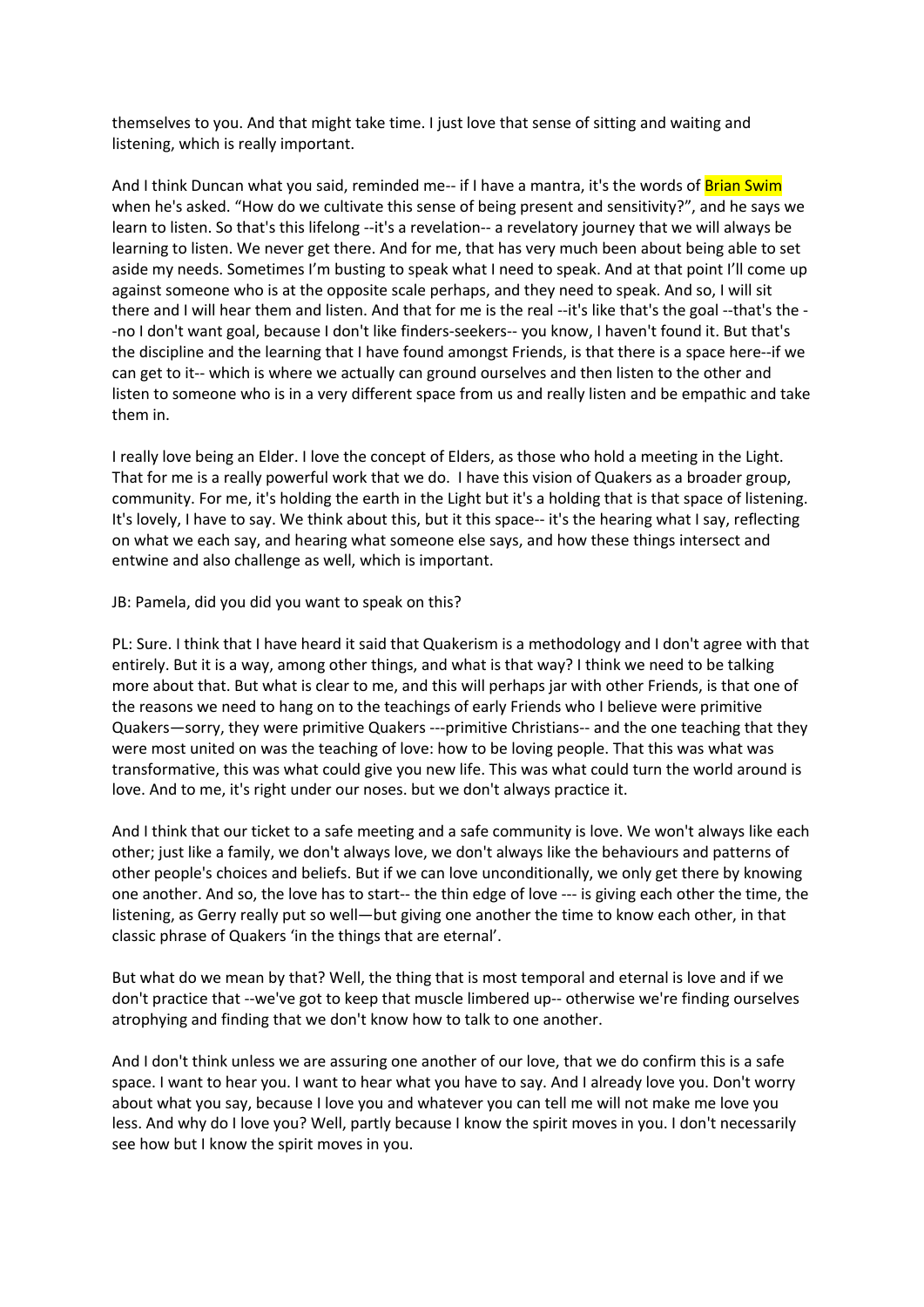JB: I think that's a really powerful statement. Something that struck me, listening to the four of you, is the different concepts of this dynamic space between. It's a space of discomfort, where, with courage, we face the differences. It's a space where we hold in the Light. It's a space where we recognise and welcome the other.

I wonder if we could just take a very brief break but hold these thoughts and maybe come back to these, thinking about these spaces and what they are and how we use them and how the spaces relate to truth. But I'm going to suggest, Friends, that we just take two minutes for a worshipful wiggle. Turn off your video if you wish to do so. Then just come back in one minute and 40 seconds and we'll continue. Thank you, Friends.

BREAK 48:57 – 51:36

JB: I'm going to invite the panel to continue considering truth, the differences between and the engagement of love.

JB: Dorothy, I wonder if I could start with you and just get you to reflect on the different types of spaces we've been talking about, the different ways of holding each other's differences, and I guess we haven't talked about similarities either, but they also deserve celebration.

DB: I don't want to divert attention from the kind of grappling that it seems to me we're trying to do with holding the diversity within meetings and indeed between meetings, and I'm wondering whether it can be possibly useful ---and I won't mind in the slightest if I make these suggestions and you all blink at me blankly. So, I wonder whether there could be some value in our coming at truth not quite, so you know, full-on.

When I was asked to be part of this panel, I kept bumping into very unQuakerly sources having things to say about truth that really landed with me. For example, Neil Gaiman says fiction is a lie that tells us true things over and over, and Nietzsche says we have art in order not to die from the truth. And on a similar perspective, although more poetically perhaps, Emily Dickinson tells us to '*tell the truth but tell it slant or everyone be blind'*. I don't know exactly what that means, and I think that may be part of the point, is to be able to not know exactly what it means. The kind of wondering and curiosity that lets us listen really openly to someone who's coming from such a different place from what's familiar to us.

Could we encounter them? I don't know--as telling us truth aslant?

As I say, I'm not sure how to bring that to bear except to suggest that maybe digging back down the obvious rabbit holes may not always get us where we want to go, or put us in the right direction or something. I mean, already that metaphor isn't a good one, getting us where we want to go. Bringing us into fellowship with one another in the midst of our differences without having to iron them out necessarily.

JB: It can take great—I'm not sure what the word is-- courage is not quite right....

DB: I think it is.

JB: ... to welcome someone's different truth.

DB: I think it is courage. One of the questions that was on our list was about not losing hope and as I looked at that and reflected on that, I thought I'm not so much worried about losing hope, as about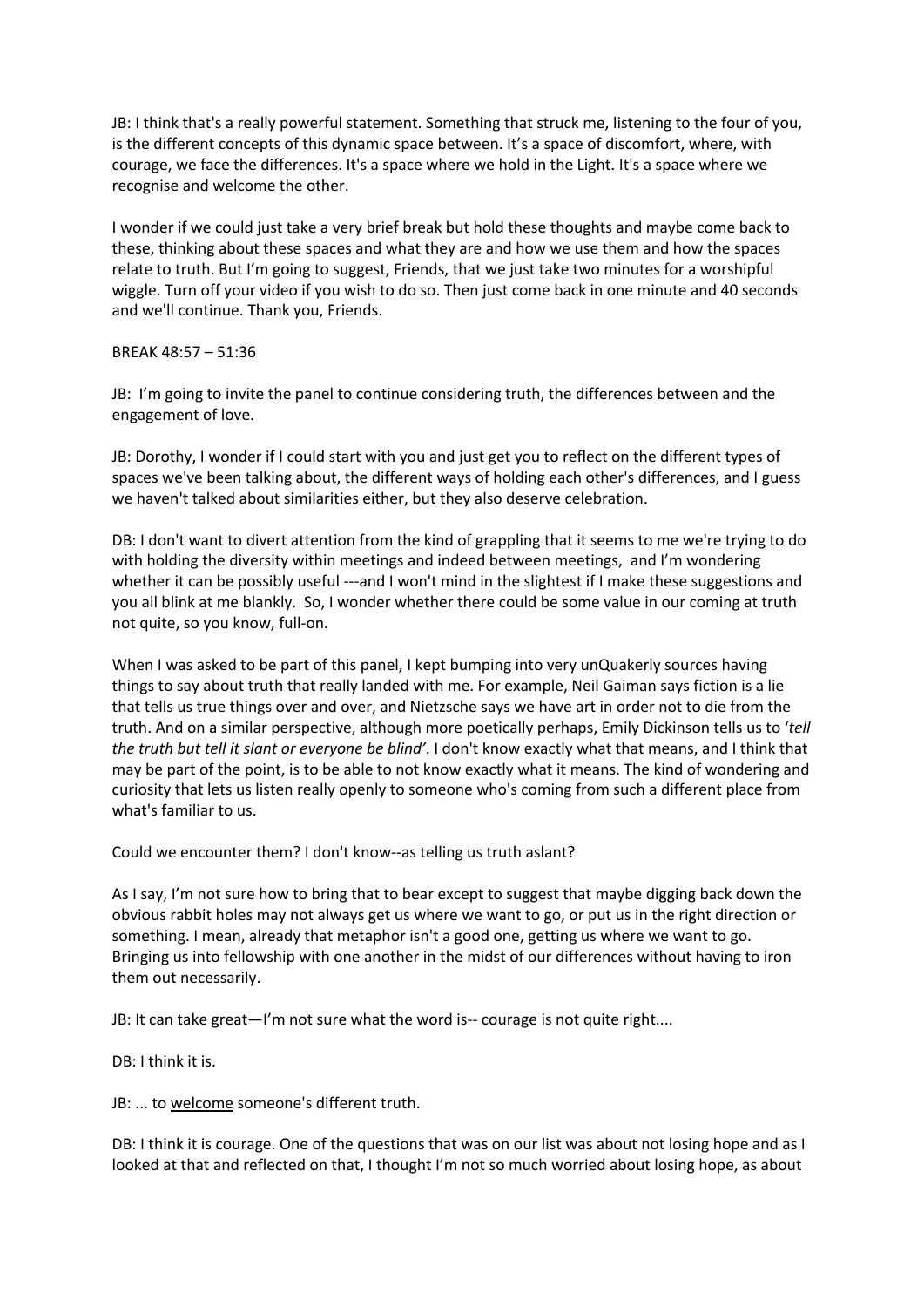losing heart. If we remember that the Latin root for courage is heart -*cor*- then you're suggesting that maybe what we need is courage, I think that's exactly what we need.

JB: Yes, for me, I think courage greater than I'm capable of, unless I have a foundation of self-trust. As someone who, when I was younger, had very low self-esteem, I can remember how hard it would have been not to be swayed by someone who was more 'weighty' if their opinion was different from mine, but maybe that is a thought someone else would like to follow up or take another *slant way* to reach us.

PL: Well, I'll tell a quick story. After Christmas one year, one of my students came back to campus with a crystal tied to her neck and she said. "See, look what I got. It's all because of you." And I thought, "Oh". "You said it in class. You said it." And I'm like, what did I say because I know nothing about crystals and regard them with some scepticism. But she said "No, you said, if there are if there are seven billion people, there are, you know, 27 billion perspectives-- facets ---on who we are and on our experience of the divine." And so, I decided, okay, even though her manifestation of it was really different from mine, that this was part of what we celebrated in taking a faith journey together. Any kind of journey is full of bumps and bashes and I'm sorry, but even death and how do we cope with that? Well, we cope with that, really, by celebrating and by falling back on love, even when we don't agree, we don't feel comfortable, but we have to love those beautiful facets.

To come back to your early question about revelation, that I love that Gerry and Duncan and Dorothy and Jennifer and all the other people who are listening tonight, have revelations that will never be revealed to me, and all I can do is trust and love them and know that the Light is shining through the cracks. It is brilliant.

GF: Can I follow on, from that. I don't know how many of you have ever seen Carl Sagan's little meditation called the 'The pale blue dot'. It's online and it was when Voyager spacecraft was sent off with the request that when it got out past Saturn or Neptune, it turned back and took a photo of the Earth. And so, there's this photo of the Earth where it is just a pale blue dot. I shared his meditation the other day-- a video --and it's him speaking --and Carl Sagan is a fairly strong –well, he probably called himself an atheist--- very strong science-- and I still find it magical and mystical. But I was conscious that as I was sharing it with some people from other faiths who were very, very Christian, (a couple of ministers) and it struck me that I love it because he says everything--all life—everything- -every person, every being, everything we know, every human-- is on that dot. You're looking down on that and it's amazing. Afterwards, I thought as he speaks about all that and he gets a sort of focus on that, he doesn't speak about love.

And I thought if there are alien, intelligent advanced civilizations out there, they will know love and if they have the senses as they're coming into a solar system like ours, and they're scanning the planets, what will they see on the pale blue dot? And for me, as far as I know at this point in time, it's the only space, place, in the universe that radiates love.

Pamela, what you said to me and what you were talking about love earlier, I thought that is actually it because when I reflect on trying to struggle with truth, in the end love was the word that I would most use to replace truth because -- and this is again Thomas Berry-- says that if you love something you can't let it go. If we really love each other and if we really love the Earth, then we will bust a gut because there is that that --you don't always agree but you love. That's that first principle. So, for me that's a really, really important thing. I just want to find someone who is clever enough to build a device -- and I don't know how you would do it. Perhaps it just has to be humans looking out into the universe. If we're looking for other life, we're looking for love, you know. And literally, we look for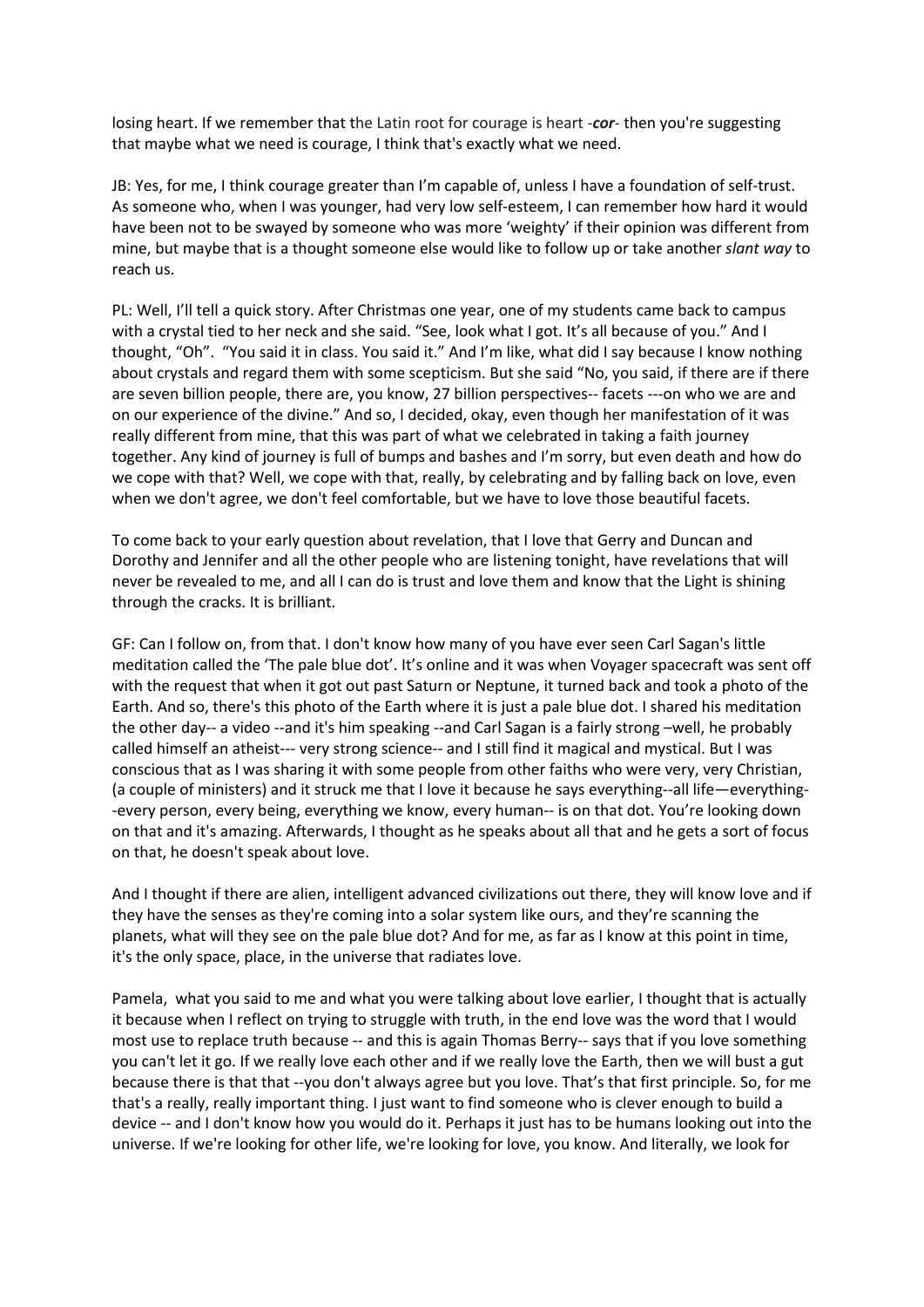love personally. We're looking for love in the universe and that for me is just a wonderful aweinspiring image to hold. So, thank you for really honing in on love.

JB: And maybe love is how we tell the truth slant so that we don't blind the people who are hearing it.

PL: But tell it. don't keep silent.

JB: Tell it.

PL: Yes. Tell it in your silence and in your in your word.

GF: Maybe that's about learning how to tell it so that someone else can listen. So--that's the stuff of metaphor, I like metaphor-- we actually can open that space and cultivate difference because we're not locked into the hard fact.

JB: And maybe it would be helpful if we made our expectations more explicit, that this is a safe space where people can tell the truth. Maybe tell it a little bit slant, maybe just hold it in silence. Celebrate the space.

Because as you've been speaking, I've been having this image, and I am not a scientist so if this is completely wrong don't tell me, of an atom and there's this kind of space and little things whizz around within it, and it's the space that makes the little things actually dynamic, actually makes them happen. And it's a kind of symbiosis perhaps (and there's another scientific term that I don't understand) --each needs the other. I think love is partly that too. If we are looking out to the universe to find love or looking to others to find love, it's because we need that to be complete ourselves, to be actors in the world.

I'm putting that very, very clumsily so I apologize for all that. Could someone else please take over now and rescue me from my sea of poor scientific metaphors. Duncan....

DF: Two phrases that sit in my mind one was something attributed to Gandhi and I can't quote it at all, but something he said to the effect that people say God is love but others will say there is no God. He turns it around and says love is God because nobody will say there is no love. And I think the truth in that, is that this is what we are seeking.

And the other thing that was in my mind was the yin and yang of love /truth, that truth without love is not really truth, and love without truth is only sentimentality. So, love is actually calling us to be honest and to face the hard things. I think when we live in a community of faith, that is a real challenge because there are people in our community who just irritate the bejesus out of us and we have to learn to love even with the irritation, perhaps. It's that truth and love combination --or truth and love being the same thing --that that we're seeking through the life of a faith community.

I'd like to go back though and pick up something from way back and tie that in here. We were talking about ongoing revelation and I was thinking, yes truth is growing and growing is about life--about living-- and living and loving in some ways are the same thing. I think when you look at the words, you see that there's a relationship in many languages, living and loving are somehow related. I think that's what we're looking for, is that heightened sense of being alive. I think that's the message of the synoptic gospels to me-- that sense of a heightened sense of being alive, that's the kingdom of heaven. And I think that is what we've been talking about-- in love-- in our faith community-- is that search for that heightened sense of being alive--of knowing our aliveness.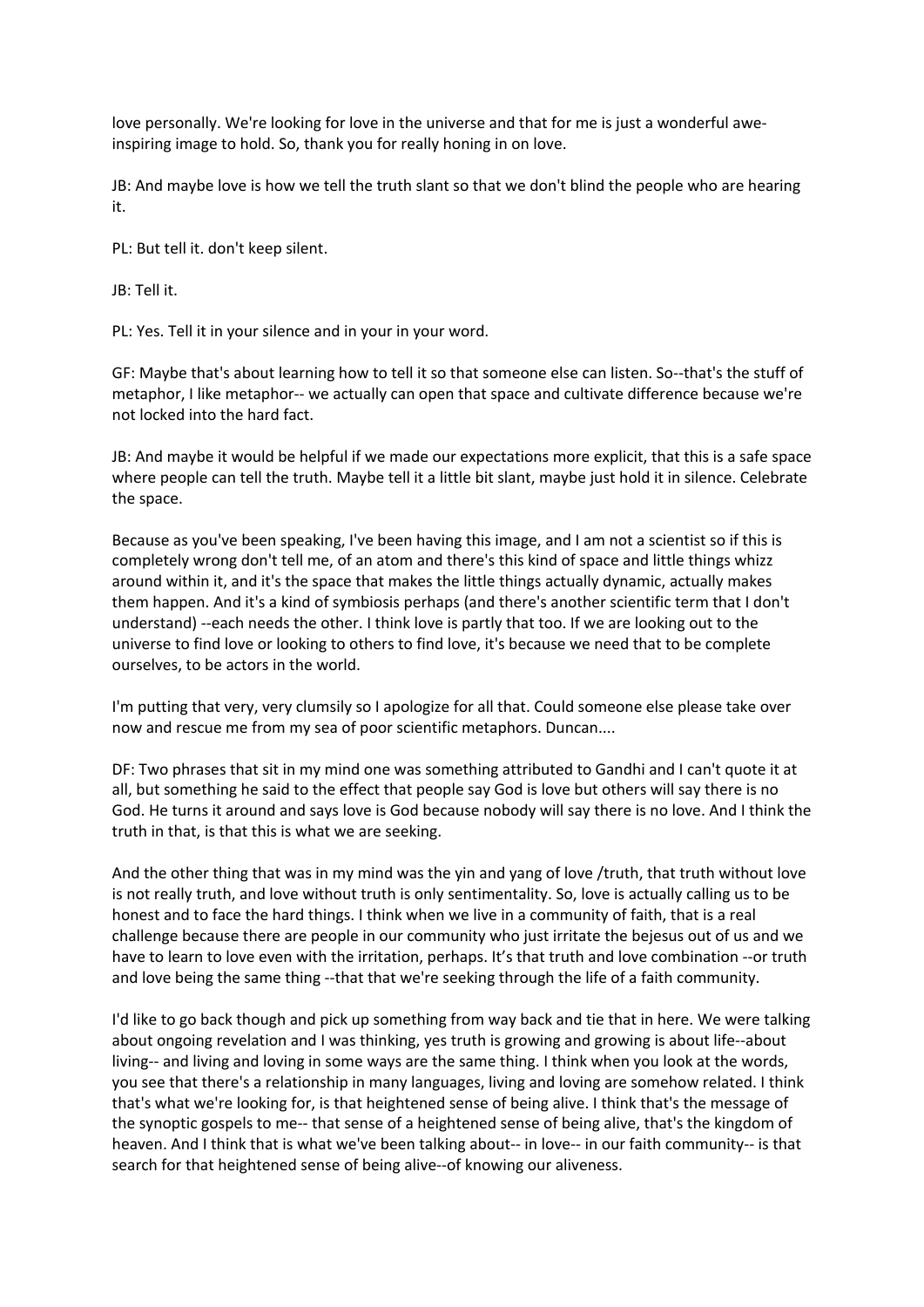I think that's probably as much as I can say without venturing off into things that may not be truth.

JB: But it is worth exploring some of these ideas. What came to me was the phrase *to be in right relationship*. I think for me, this is similar to your being in a more heightened state of being alive. There's a sense within yourself---myself anyway--- when I feel that I'm doing what I'm meant to be doing. I think part of being in a faith community is the reciprocal responsibility to help each of us be our own best self. If I'm behaving badly it is not an act of love to cover it over and let me get away with it.

DF: And I think that's one of the hardest things we're called to do, to love each other and then sit down and say look, I've got to tell you a few things. And you can lose friendships if they're based on sentimentality. But if there's genuine truth-telling, I think we can work our way through them.

JB: That reminds me of what you were saying earlier, Gerry, about it taking time, to listen to walk into the forest, without beating the bushes, to wait for the animal's time. And similarly, I sense that what we're talking about here is waiting for the time of the other, as well, instead of charging in with our machetes right and left and saying I've got something to tell you.

GF: Friends will know about Parker Palmer's Circles of Trust, because the other thing he speaks about in that is, he's really clear --that it's when you're sitting in the circle -- I think we've all experienced this probably in other contexts as well --is that not everyone will necessarily speak. But by being in the space and in the discipline of listening and in the discipline of holding, the other things may come to us, things may be there for us. He speaks often about people going away through a weekend process and they haven't shared once in the process. Someone else might say- oh well, they weren't really engaged because they didn't share. But to catch up with them afterwards, and to find out it's actually completely overturned their life because they've been listening to another, and in that, there's the space for themselves.

I think that we just don't realize how hard it is. I mean we haven't touched on the word *trauma* and I don't really want to go there, but it has been spoken of, and I think just in our lives there is so much. And it's really hard. We all want to grow.

I think for me a fundamental way that I have to --because I can be quite different –I can be very hard on-- you know there are people in the world that I think "Well, they're just out to --really sorry- screw us over"--- I have to try and come back, and say well, actually, what we all want --absolutely all want ---is love. Both to love and to be loved. And we want to accept and be in ourselves and who we are. And this can be really hard.

I think a lot of us who've come to Friends from different ways have come because we've come from somewhere where that wasn't there for us, and there is a hope that it's here. That's probably one of the hard things we talk about, kind of what the Quaker pr or something is, but I know for me, I came to Quakers after reading about them and other stuff, thinking, there's an open space here. There's something here. There's something in me that's yearning to sit in and find a space where I can- without having to leave every time someone says something that challenges me. I think that's a really important thing and it is that. It's that it does work in it, and it takes us our lives to get there.

And just the other thing for me that's important is –Pamela, you spoke earlier about living involves death. We really, not just Quakers but as humans, we really struggle with this--that things end. You know we all end. We each end. I invest my energy in my family, my family might end. You know - well these things happen-- there are endings and we can get caught up in it. And for me, I always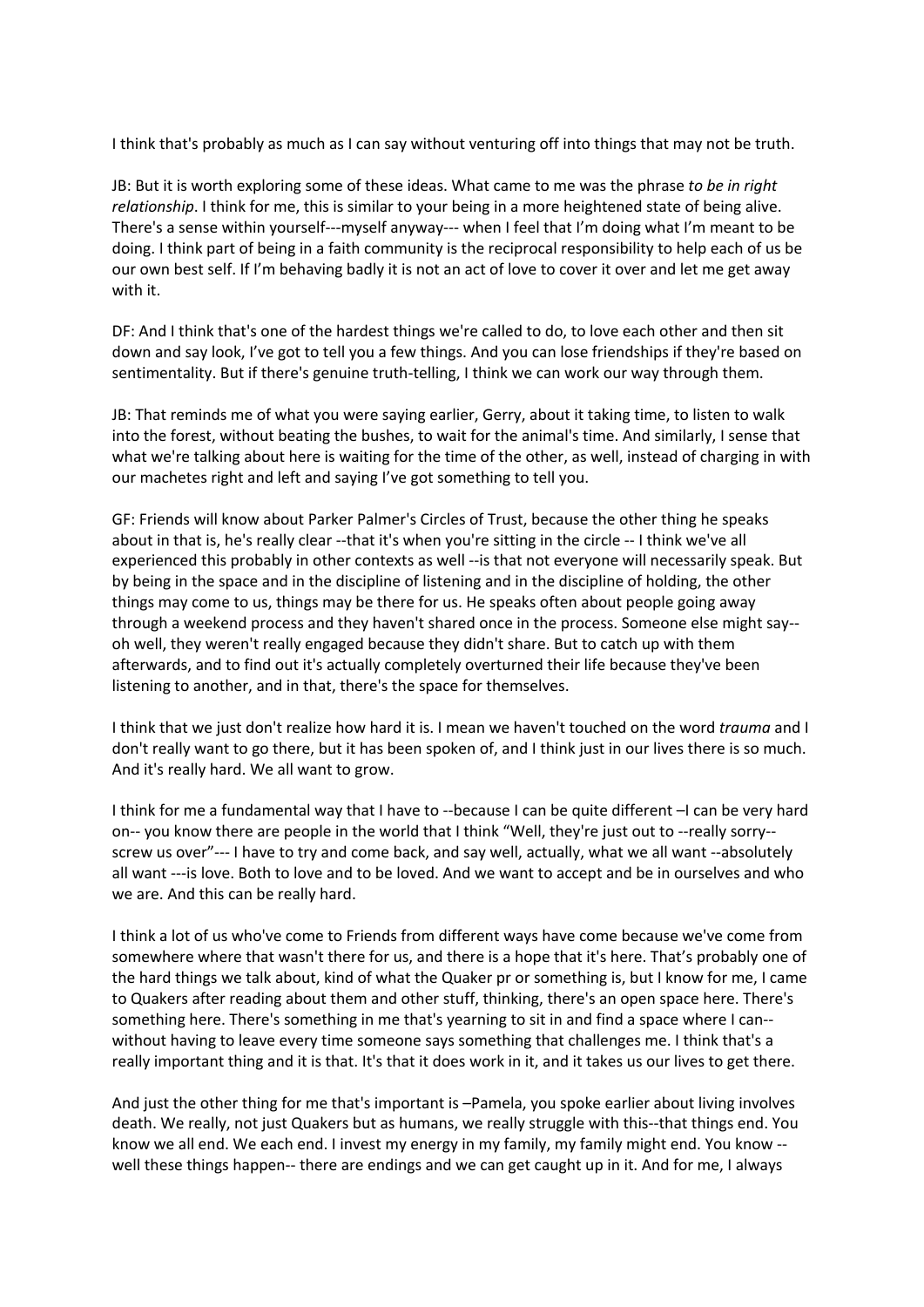felt, like well, you know, how would it be as a society if we can just accept one day, maybe society will end. I've seen people be really upset by that. Because I suppose sometimes, we can hang our hooks for hope on something else.

This is when we come to the hope. For me, the only problem with hope is where we hang our hope on. If we can put our hope in love, and our hope in compassion, then that can sustain us. But if we put our hope in something or someone or a belief or something else without somehow living it, and being in it, then that can put us at risk. That's my sense of it. That's how I work with it. And in the end, for me probably, love and compassion are the things that are at the core.

So, if nothing else in my life--and I don't know what happens to the earth. If you want to watch an end-of-universe video online there are many of them and they are very depressing. I remember Jocelyn Bell talking in her astronomy Backhouse Lecture, in the end she said, well you know here's all this and then here's my Christianity and they're odd bedfellows. I felt, oh well she's still struggling in that, and that's really important to share that struggling in that space. Because I can say, well, I'm going to die but this will live or that live.

When I was a child, I used to panic that the Earth was going to be consumed by the sun and that's in like 20 billion years from now or some ridiculous time. So, we can get caught up in in endings. For me it comes back to, all I can do is say is that I don't know what's going to happen. I don't know what's going to become. But I can just come back and try to live in compassion and love now, here, today, in this moment.

PL: When I think back to early Friends, I think that the importance of love was really the super testimony. It was the testimony, and all our other testimonies, all our 'Spices' and different formulations, these are manifestations --expressions -- of love. So, if we want to talk about Earthcare or honesty or all the other –equality-- and all the other things-- these are expressions of love. How do we go about equality through love? How do we go about truth? We go there through love. And if anything, I think I've heard it said, is your idea of God big enough? But following on, what's been said just recently, is our love big enough?

I have found sometimes that that I run up against concepts of love that are not big enough. For example, people who cannot cope that I am married to a woman. That is not consistent with their understanding of marriage or human relationship. But I think that each one of us has to interrogate our own idea of love, also. Is it big enough? Could I expand my idea of love? Could I learn to love bigger and better?

That takes me back a little bit, to what was said about listening, to Meeting for Learning which many Friends have found very, very transformative experience. And perhaps what the most transformative part of it was really spending a lot of time listening and honing our capacity to listen; hearing new truths that surprised us through that capacity to listen; and, finding ourselves resonating with a deeper truth through the listening. So, I guess I would challenge myself, and hopefully other Friends might take themselves in hand to say "Is my capacity, is my idea of love, big enough? Is my love big enough? And that's not only about who I love but how I love them?"

JB: That is a very quick yet profound query and challenge too. Dorothy did you want to make a comment? It'll have to be a final comment. I think we're getting towards the end of the session.

DB: I think what Gerry and Pamela have said is a perfect place to finish.